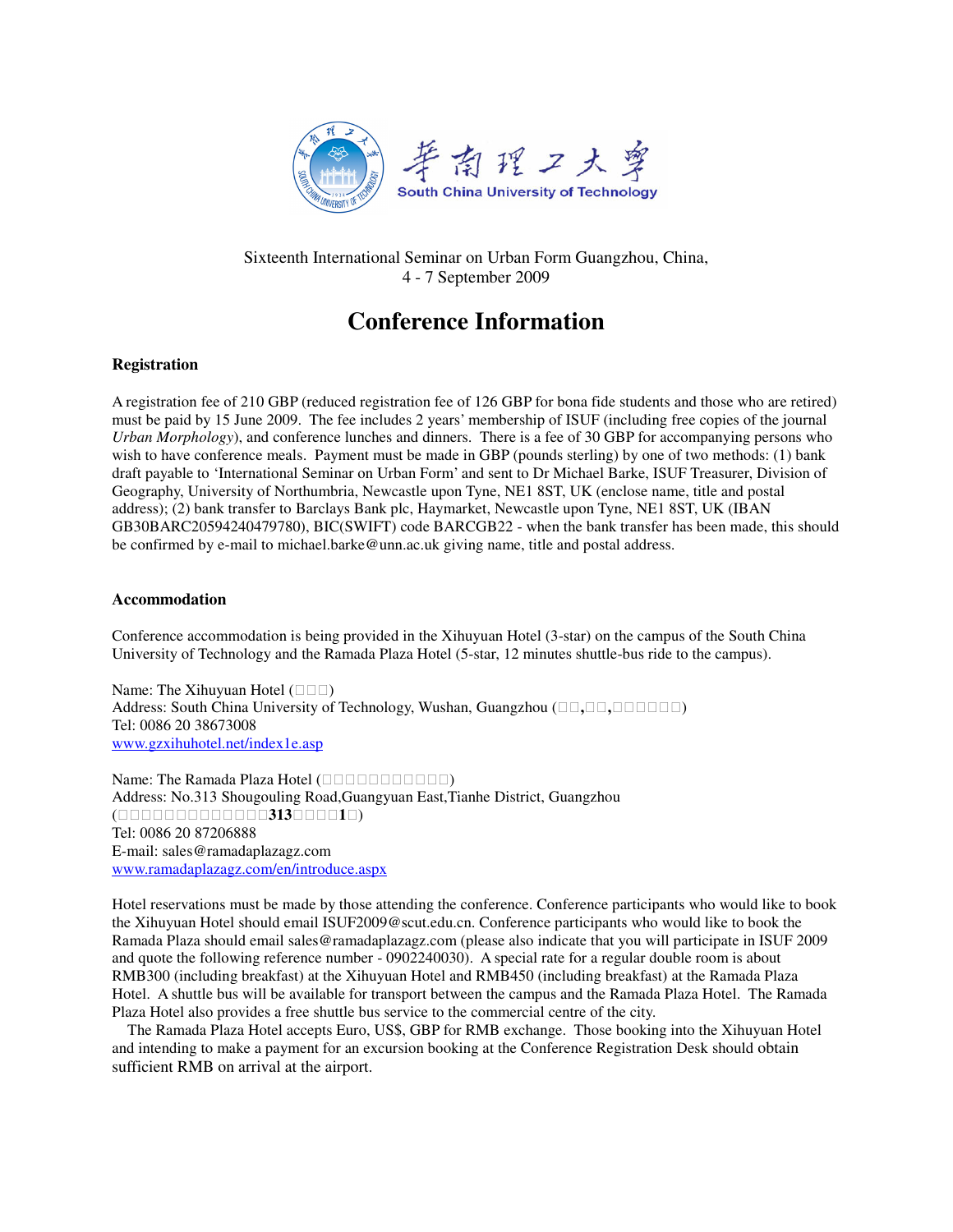# **Transport**

The conference organizers will provide free transport from the airport to the conference venue (both the Xihuyuan Hotel and the Ramada Plaza Hotel) at 10.00, 12.00 and 14.00 on 4 September. The conference organizers will also provide free transport from the conference venue (both the Xihuyuan Hotel and the Ramada Plaza) to the airport at 12.00, 14.00 and 16.00 on 7 September, and, if required, at 09.00 on 8 September. Allow 1.5 hours for the journey from the conference venue to the airport.

## **Conference venue**

Plenary and concurrent conference sessions will take place in the Liwu Building of Science and Technology on the campus. The Liwu Building is about 8 minutes walk from the Xihuyuan Hotel.

## **Excursion in Guangzhou**

The Organizing Committee of ISUF 2009 will host an excursion in Guangzhou from 13.30 to 19.30 on 7 September (meeting at 13.30 in front of the Xihuyuan Hotel). The leader of the excursion will be Professor Yinsheng Tian of South China University of Technology. The excursion will include typical traditional and new urban environments. The excursion will take about 40 participants. It will be free, but participants should register for the excursion at the Conference Registration Desk on a first-come, first-served basis. Please note that those taking part in the postconference excursions in Beijing, Shanghai or Hong Kong will not have time to take part in the Guangzhou excursion.

# **Excursions in Beijing, Shanghai and Hong Kong**

The Organizing Committee of ISUF 2009 will host post-conference excursions in Beijing, Shanghai and Hong Kong. Each excursion group will take 25 members on a first**-**come, first**-**served basis. Please contact Dr Kai Gu (excursions in Beijing and Shanghai) or Professor Beisi Jia (excursion in Hong Kong) for registration. Participants are required to pay their excursion fees when they arrive at the conference venue in Guangzhou on 4 September 2009. They should have with them sufficient Chinese currency (RMB). It should be obtained at the airport on arrival in China. Participants will need to organize travel to the recommended hotels themselves. Accommodation in Beijing and Shanghai will be reserved by the Conference organizers. Accommodation in Hong Kong must be reserved by participants.

|                                        | <b>Beijing</b>                                                                                                         | Shanghai                                                                                                                                                 | <b>Hong Kong</b>                                                                                                                                 |
|----------------------------------------|------------------------------------------------------------------------------------------------------------------------|----------------------------------------------------------------------------------------------------------------------------------------------------------|--------------------------------------------------------------------------------------------------------------------------------------------------|
| Time and<br><b>Duration</b>            | 1.5 days excursion (from 9:00 a.m.<br>on 8 September to 12:00 noon on 9<br>September)                                  | 1.5 days excursion (from 9:00 a.m.<br>on 8 September to 12:00 noon on 9<br>September)                                                                    | 1 day excursion (from 9:00 a.m.<br>to $5:00$ p.m. on 8 September)                                                                                |
| Hotel                                  | Shao-yuan Guest House, Peking<br>University,<br>http://web5.pku.edu.cn/pkucc/shaoy<br>uan/html/aboutsh/<br>aboutsy.htm | Experts Service Centre of Tongji<br>University,<br>69 Zhang-wu Road,<br>Hong-kou District.<br>Tel: 0086-021-65016969-0                                   | The Hong Kong Island Pacific<br>Hotel, 152 Connaught Road West,<br>Hong Kong,<br>www.sino-<br>hotels.com/Island Pacific<br>Hotel/en/default.aspx |
| <b>Provisional</b><br><b>Itinerary</b> | Beijing Planning Exhibition Hall,<br>Forbidden City, Olympic Park, and<br>Summer Palace                                | Shanghai Urban Planning<br>Exhibition Centre, the walled city<br>of Shanghai, Xintiandi and Linong<br>houses of Shanghai, Pudong CBD<br>and Jinmao Tower | Historical Chinese, colonial and<br>modern urban environments                                                                                    |
| Cost                                   | 1850 RMB (including 2 nights)<br>accommodation, 2 breakfasts, 2                                                        | 1850 RMB (including 2 nights)<br>accommodation, 2 breakfasts, 2                                                                                          | 180 RMB (including tour bus<br>only)                                                                                                             |